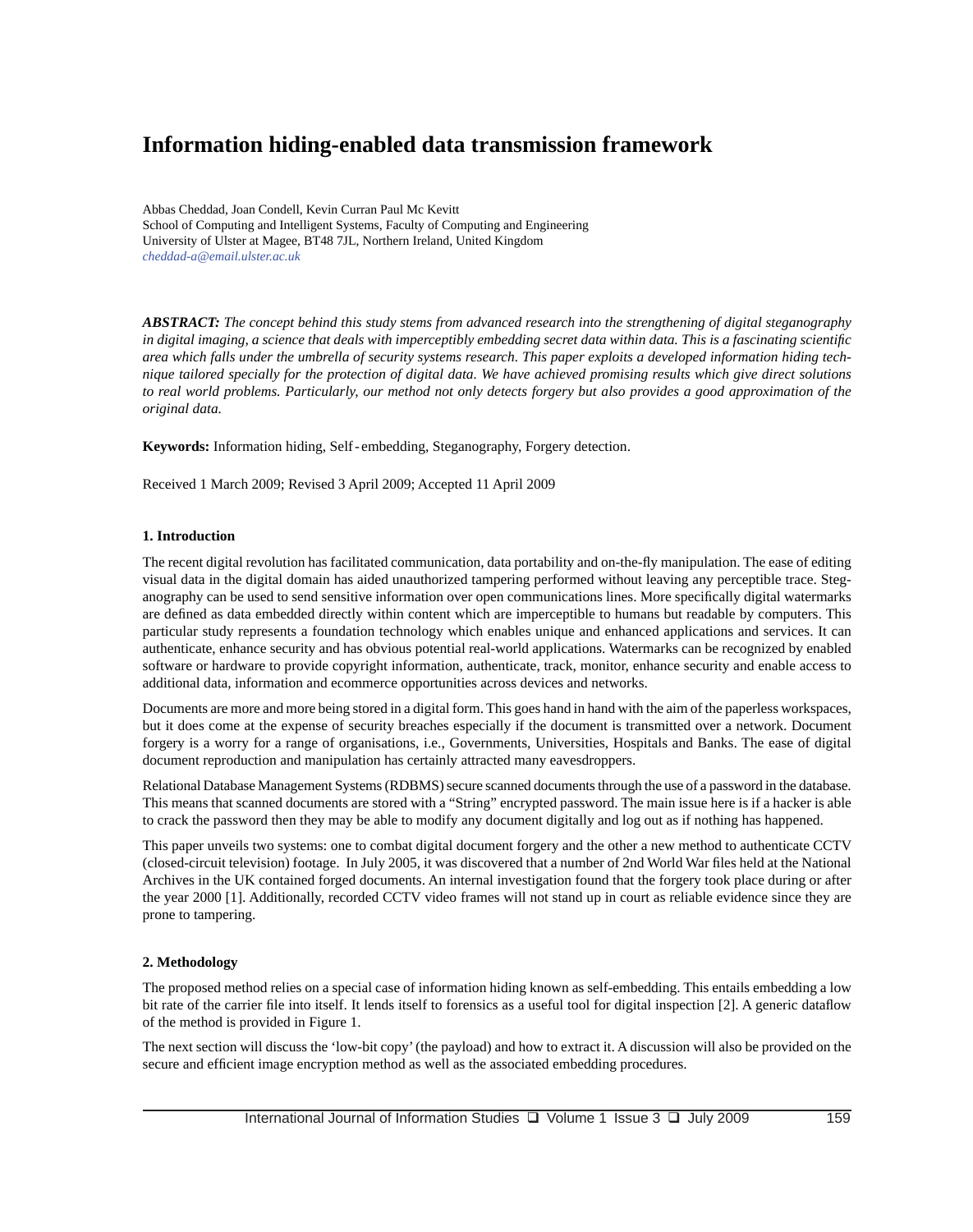

Figure 1. A generic scenario of the self-embedding technique

# **2.1. Payload construction**

Since this study is about self-embedding, one can expect that the payload be extracted from the original file itself. After extensive investigations into the best manner in which to represent an image file the decision was made to use error diffusion. This was found the best fi t to capturing graphics as well as text contents in a given image. The obvious merit of incorporating this method is its low embedding space requirement unlike for example the full continuous tone copy (grayscale). The second advantage is the possibility of reconstructing a good approximation of the continuous tone image from this binary version, a process known as inverse half-toning, see Figure 2. This work exploits Jarvis' kernel to generate the error diffusion signal and the Wavelet-based Inverse Half-toning via De-convolution (WInHD) to recover the approximation of the original signal.

# **2.2. Payload Encryption**

The encryption method takes advantage of the sensitivity of the SHA (secure hash algorithm) on the initial condition, i.e., the key. Moreover, the compound transform of DCT (discrete cosine transform) and FFT (fast Fourier transform) are extremely sensitive to changes in 2D space. The latter transforms are used to provide confusion for the expanded map generated through SHA. More details on the algorithm formulation are available in [3]. In essence the encryption procedure is depicted in Figure 3.



Figure 2. Payload generation: (top left): Original scanned document, (top right) Half-tone version and (bottom) Inverse-half-tone version with distortion of PSNR (Peak Signal-to-Noise Ratio)=25.2257 dB.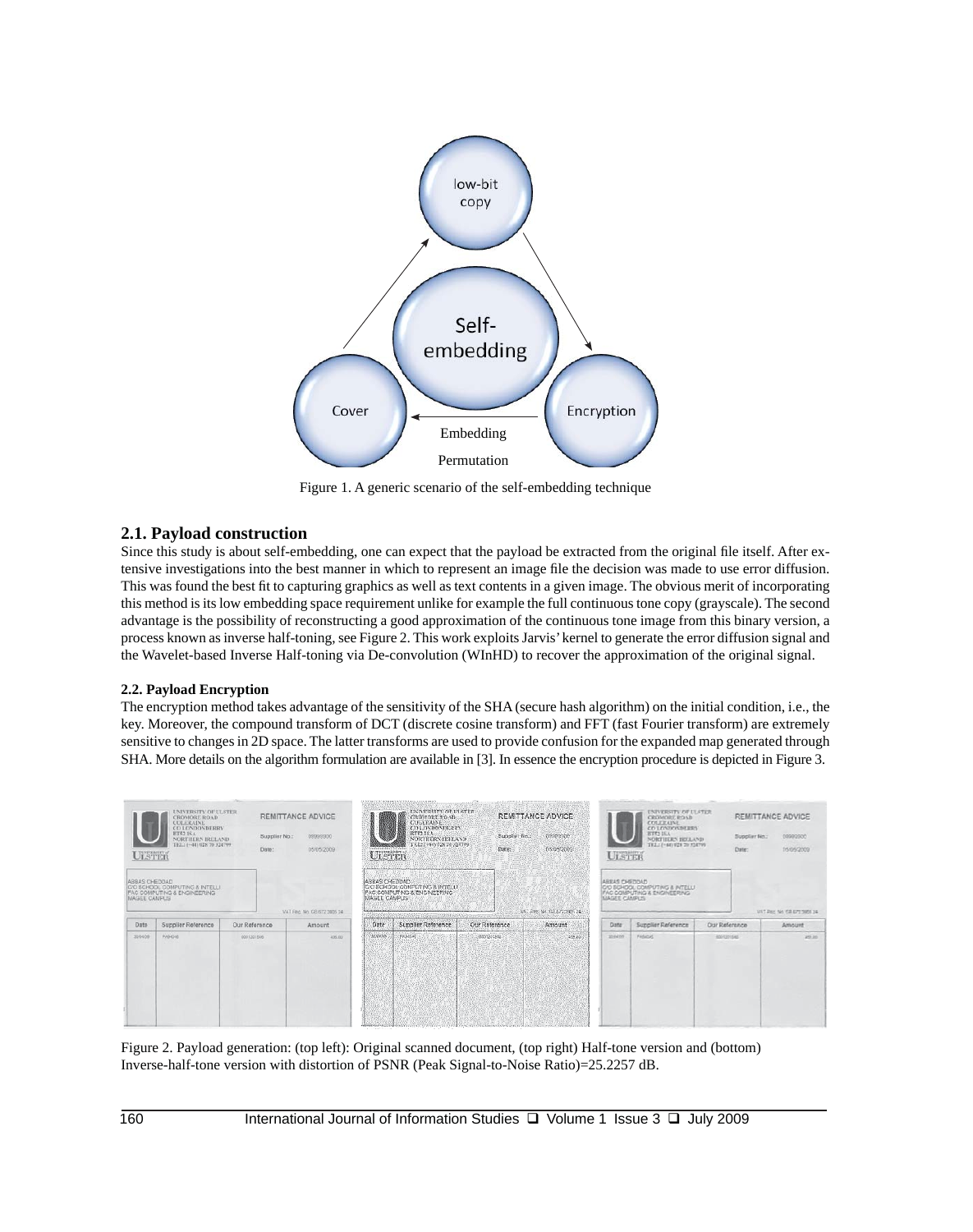

Figure 3. A framework for digital image encryption

## **2.3. The embedding procedure**

A fundamental step in our proposal is embedding the secret message in the first level 2D Haar DWT (Discrete Wavelet Transform) with the Symmetric-padding mode, see Figure 4. DWT is a well known transformation that gained popularity among the image processing community especially those dealing with image compression. Its applications in different areas is growing however (note that JPEG2000 uses DWT to compress images). 2D DWT provides a decomposition of the approximation, and the detail in three orientations (horizontal, vertical, and diagonal) by means of a convolution-based algorithm using High and Low pass filters. In our case we compute four filters associated with the orthogonal or bi-orthogonal of the Haar wavelet.

We choose Wavelet over DCT (Discrete Cosine Transform) because the Wavelet transform understands the Human Vision System (HVS) more closely than DCT does; Visual artefacts introduced by wavelet coded images are less evident compared to DCT because the wavelet transform does not decompose the image into blocks for processing [4]. DFT (Discrete Fourier



Figure 4. The embedding procedure in the wavelet domain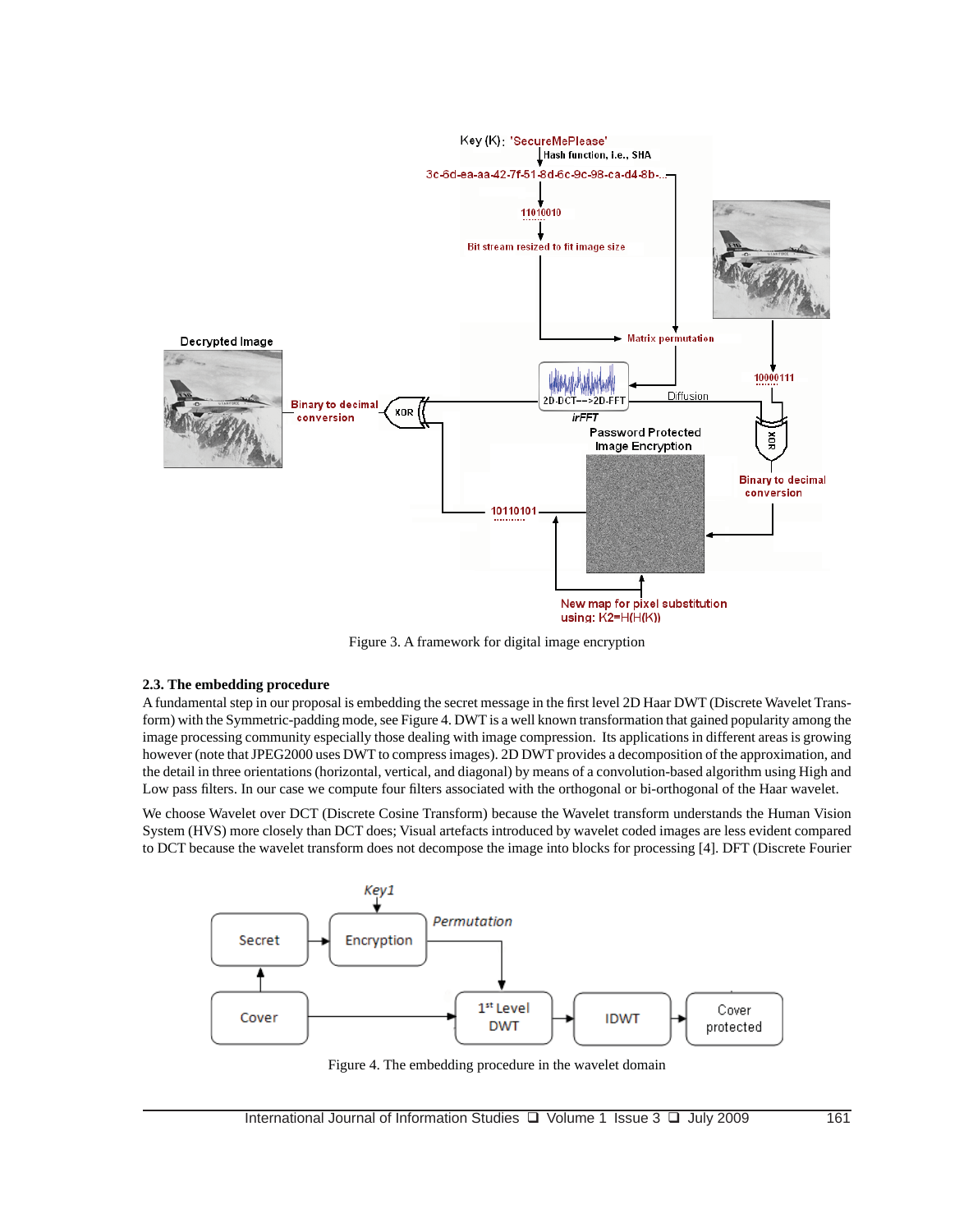Transform) and DCT are full frame transforms. Hence any change in the transform coefficients affects the entire image except if DCT is implemented using a block based approach. However DWT has spatial frequency locality, which means if the signal is embedded it will affect the image locally. Hence a wavelet transform provides both frequency and spatial description for an image. More helpful to information hiding, the wavelet transform clearly separates high-frequency and low-frequency information on a pixel-by-pixel basis [5].

Obviously, there are many other existing methods for self-embedding. It is true that some, such as [6, 7], can detect a forgery's location with different degrees of efficiency but their common problem is that they are unable to provide an actual visualization of the original image. In some cases, for instance in court, it is not sufficient to just be able to tell that the image/document has been tampered with (which can be caused by colour changes) without giving the jury a tool to actually extract the original document. On the other hand, Luo et al. [8] suggest a recovery of an approximation of the original with a self-embedding



Figure 5. Performance of proposed algorithm on digital document: (a) The original document, (b) Dithered version of original used as a payload, (c) Stego image after embedding, (d) Attacked Stego, i.e., date received has changed and the  $4<sup>th</sup>$ lead inventor's name has been removed, (e) Reconstructed hidden data from the attacked version, (f) Inverse halftoning of *(e)*, (g) Inverse halftoning of *(d)*, (h) error signal of *(f)* and *(g)*, and (i) shows *(h)* after undergoing binary thresholding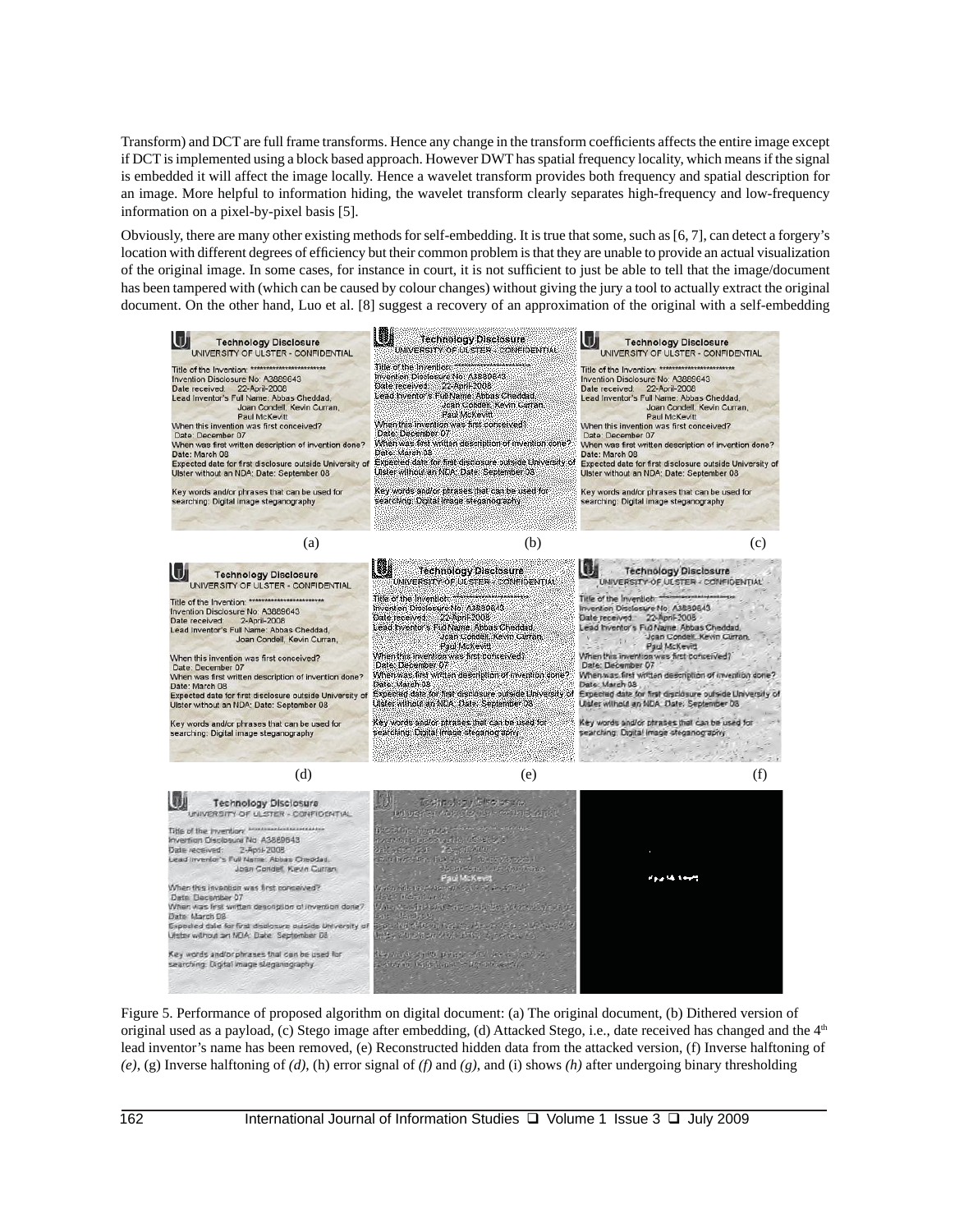scheme, but since they embedded a continuous tone copy, their algorithm causes more distortion to the carrier file then our algorithm does. Additionally most methods are sensitive to natural processing, for example a JPEG compression of an image would trigger an alarm of forgery.

#### **3. Applications**

This section deals with two applications of the aforementioned method of self-embedding, namely how to aid detect forgery and recover evidences and how to secure CCTV footage transmission and storage.

#### **3.1 Scanned document forgery**

One of the investigated applications is combating digital document forgery such as scanned documents and digital personal images. Figure 5 shows a practical remedy to photo illegal tampering.

#### **3.2 CCTV footage authentication**

An extension to the previous application is its applicability in video streaming. CCTV recording is the primary target and the scheme can successfully eradicate any source of forgery. Various possibilities of eavesdroppers' attacks are illustrated in Figure 6.

#### **4. Conclusion**

As organisations go towards paperless workspaces, document forgery becomes an issue. The effortlessness of digital document reproduction and manipulation has undoubtedly contributed to forgery attacks. In this paper we present some applications of information hiding to combat digital tampering. The scheme allows for reconstruction of a quasi-original of the carrier even after undergoing a forgery, furthermore, its distortion effects on the cover file is minimised by using error diffusion.



Figure 6. CCTV footage authentication using self-embedding